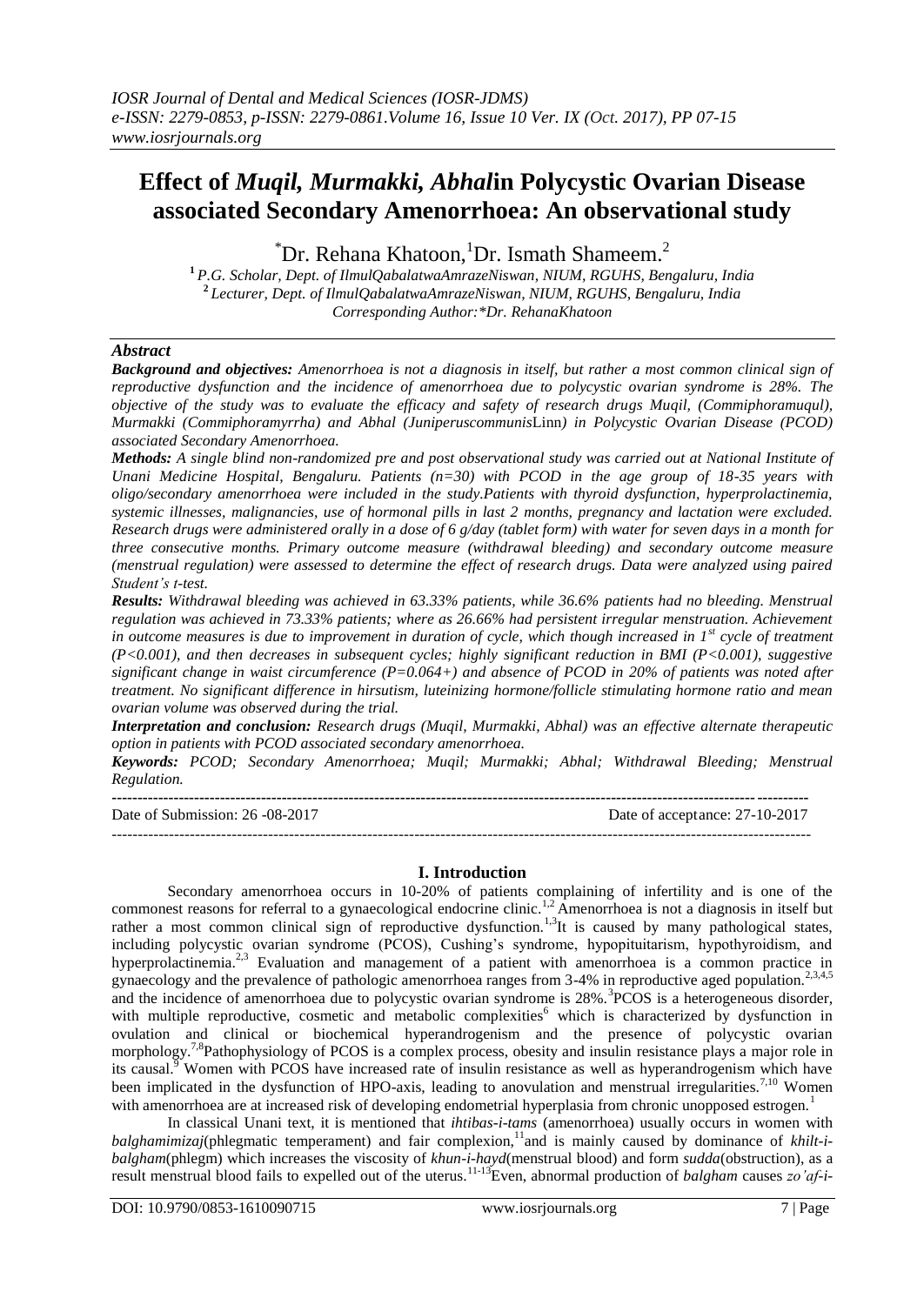*jigar*(liver dysfunction) which leads to *ihtibas-i-tams* and this abnormal *balgham*gets accumulated in sac to form cyst in ovaries.<sup>14,15</sup>Any disturbance in menstrual regularity is abnormal and may lead to consequences like obesity, infertility, virilization, hysteria, leucorrhoea, ascites, uterine cancer, psychological stress etc.<sup>3,11-13</sup>

The prognosis depends on the cause of amenorrhoea. Secondary amenorrhoea associated with PCOD will respond to treatment.<sup>1</sup> The available treatment in conventional medicine is hormone therapy (for withdrawal bleeding and menstrual regulation) and also use of insulin sensitizing agents (to reduce insulin resistance and androgen levels as well as to improve ovulatory function) in women with  $PCOS$ .<sup>10</sup> Metformin, the most widely used drug in PCOS is often poorly tolerated because of gastrointestinal side effects,<sup>7,10</sup> and hormonal therapy though effective in menstrual cyclicity, has got its own complications like venous thrombo-embolism, stroke, breast, endometrial and ovarian cancer and are contraindicated in patients with hypertension, cardiac diseases, liver diseases, DVT etc.<sup>1</sup>Conventional pharmaceutical management is limited by the prevalence of contraindications in women with PCOS, non-effectiveness in some circumstances, side effects and by preferences of women with PCOS for alternatives to pharmaceutical management.<sup>7,17</sup>Hence due to side effects, contraindications and complications, there is an increase demand for herbal therapy which is to be safe, effective and easily available.

The treatment plan inUnani system of medicine for secondary amenorrhoea in PCOD patients is based on the concept that, treat the cause of amenorrhoea i.e. PCOD with life style modification through *tadbir* (regimental therapy), *ghiza* (diet), *dawa* (medicines);<sup>11</sup> use of *qawimudirr-i-haydadvia* (strong emmenogogue drugs)<sup>12</sup> to induce menstruation; use of *munzij* (coctive) *wamushil-i-balghamadvia* (purgative) drugs for *tanqia-i-badan* (detoxification of the body)<sup>11</sup> and finally use of Unani medicine which act as insulin sensitizers.<sup>14</sup>

Several single drugs and compound formulations are enlisted in the management of secondary amenorrhoea in PCOD patients. Drugs such as*Muqil (Commiphoramukul), Murmakki (Commiphoramyrrha,)* and Abhal (JuniperuscommunisLinn.)<sup>13,17</sup>was selected as research drugs to induce menstruation in PCOD patients, as they exhibit the properties of *mudirr-i-bawl wahayd* (diuretic and emmenogogue),*mufattit-i-sudad* (deobstruent),*mulattifkhun* (anti-thrombotic)*, muharrik* (stimulant),*muqawwi-i-jigar* (liver tonic),*mujaffif* (dessicant)*muhallil-i-waram*(anti-inflammatory)*,munaffiswamukhrij-i-balgham*(expectorant),*mushil*(purgative) etc.13,17-19Moreover, pharmacological studies suggest that *Muqil, Mur*and *Abhal* possess hypoglycemic,<sup>20,21</sup>hypolipidemic,antithrombotic,<sup>18,19</sup>antioxidant,<sup>20,21,22</sup>anti-inflammatory,<sup>18,19,21</sup>and stimulant<sup>18,19</sup> activities. Further, these drugs contain steroids and flavonoids, *Mur* contains phytosterol, saponins, terpenoids, lignans, phenolic compounds etc, while *Abhalcontains glycosoids and alkaloids as well*,<sup>21,22,23</sup> which probably may induce withdrawal bleeding and regularize the menstruation by reduction in BMI and improving insulin resistance in secondary amenorrhoea associated with PCOD.

The study was designed to test the hypothesis whether *Muqil, Murmakki, Abhal* could induce withdrawal bleeding and menstrual regulation in patients with PCOD associated secondary amenorrhoea and this was the first study with these drug combination. The objective of the study was to determine clinically the efficacy and safety of research drugs (*Muqil, Murmakki, Abhal)* in PCOD associated secondary amenorrhoea.

# **II. Material and methods**

**2.1: Study design and setting:** A single blinded, non-randomized, pre and post observational study was carried out in Dept. of *IlmulQabalatwaAmrazeNiswan*, National Institute of Unani Medicine Hospital, Bengaluru in a duration of one and half year.

**2.2: Subjects and method:** 176 patients were screened for the study from OPD and IPD of the Hospital. 30 Patients fulfilling the inclusion criteria were enrolled in the study and written informed consent was obtained. Ethical approval was obtained from the ethical committee of the institute under IEC No: NIUM/IEC/2014- 15/011/ANQ/03 after which the clinical study was started.

Detailed history was elicited from each included patient, regarding nature of cycle (regular/irrregular), menstrual cycle length, duration and amount of flow, previous treatment received for irregular menstruation and its outcome, and complete physical examination including gynaecological examination (restricted to married women only) was performed in all patients. Height, weight, BMI, waist circumference, hirsutism score and vitals were noted along with assessment of socioeconomic status, *mizaj* (temperament), menstrual blood loss was also recorded in case record form designed for the study.

**2.3: Sample size calculation:** Sample size was determined on the basis of previous study conducted on PCOS women meeting the Rotterdam criteria with improvement in menstrual cyclicity from baseline (+0.23 cycles/month, 95% confidence interval, 0.099-0.36) in 6 months intervention; powered to detect a 40% increase in menstrual cycle frequency with a type II error of 0.20 and a type I error of 0.05, the target sample size of 45 was calculated.<sup>10</sup>However, due to time constraint, practical feasibility and availability of patients in hospital, the sample size of 30 was kept as single group.

## **2.4: Selection Criteria of patients:**

**Inclusion criteria:**Patients in the age group of 18-35 yearswho had menstrual irregularities like oligomenorrhoea,amenorrhoeawith PCOD.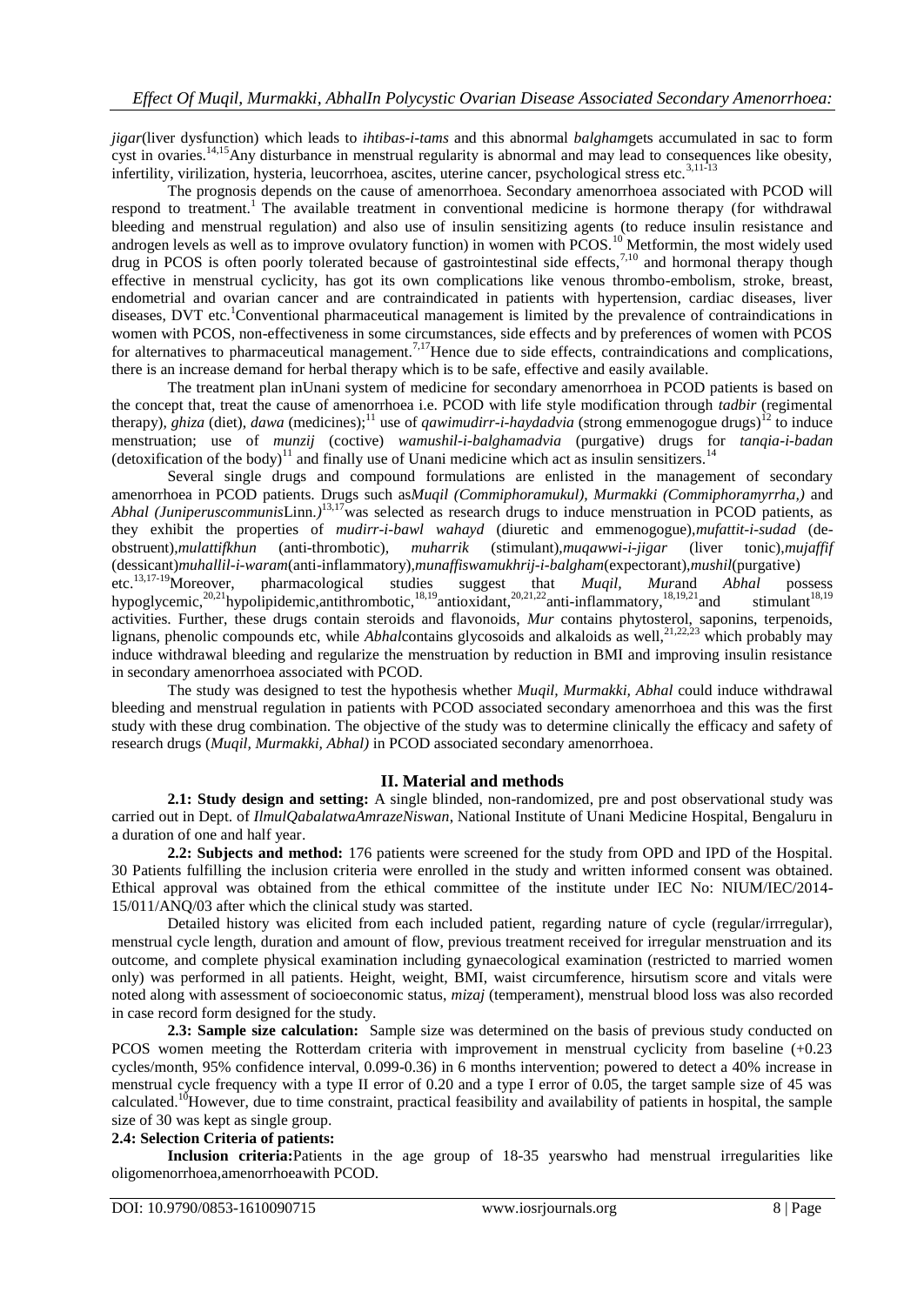**Exclusion criteria:** Pregnant and lactating women and patients who had thyroid dysfunction, hyperprolactinemia, systemic illnesses, malignancy and those on hormonal pills in last 2 months .

**2.5: Intervention:** All crude drugs (*Muqil, Murmakki*, *Abhal*) were taken in equal quantity; cleaned, finely powdered and tablets were prepared; one tablet was approximately of 750 mg and three tablets was administered orally thrice dailyto fulfill the dose of 6 g/day with water for 7 days in a month for three cycles.



**Fig. 1**. *Mukil, Murmakki, Abhal* (Research drugs)

# **2.6: Parameters for evaluation of efficacy of test drug:**

**Subjective parameters:** During first cycle of treatment, withdrawal bleeding was assessed with nature of cycle, duration of cycle, duration of flow and amount of flow (PBAC score) and even change in bodyweight was assessed with calculation of BMI.

**Objective parameters:** Body Mass Index, waist circumference, hirsutism, and investigations such as pelvic scan, Sr. LH/FSH ratio was performed during the trial. The statistical analysis of these findings was done as pre and post treatment and presented in the form of tables.

**2.7: Follow up:** All the patients who were studied under this clinical trial, after completion of treatment for prescribed period were instructed to have regular follow up at an interval of one month for a period of 3 months. During this follow up study period, patients were questioned for the regularity of menses.

### **2.8: Assessment of efficacy:**

**Primary outcome measure:** Withdrawal bleeding during first treatment cycle.

**Secondary outcome measure:** Menstrual regulation in subsequent cycles of treatment.

**2.9: Statistical analysis:** Descriptive and inferential statistical analysis has been carried out in the present study. Results on continuous measurements are presented on Mean  $\pm$  SD (Min-Max) and results on categorical measurements are presented in Number (%). Student t test (two tailed, dependent) has been used to find the significance of study parameters on continuous scale within each group.Significance is assessed at 5% level of significance. The Statistical software namely SAS 9.2, SPSS 15.0, Stata 10.1, MedCalc 9.0.1 ,Systat 12.0 and R environment ver.2.11.1 were used for the analysis of the data.



**Fig. 2**.Study flow chart

# **III. Result**

A total of 176 patients were screened for the study, 87 patients declined to participate and 89 were evaluated through investigations; 59 patients were excluded for not meeting the inclusion criteria, and 30 patients were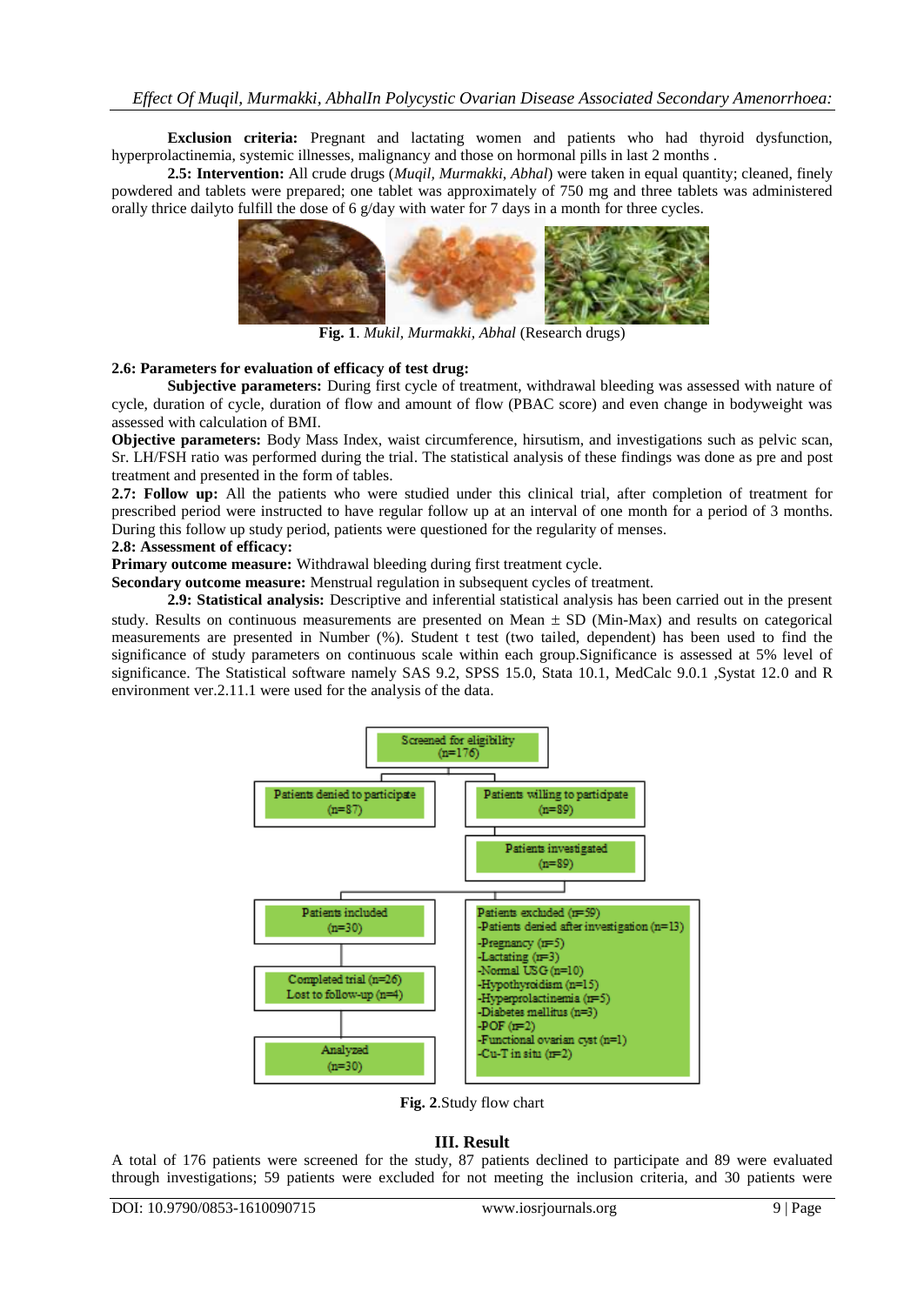enrolled in the study. 26 patients completed the 3 months of intervention, 1 patient got pregnant after  $3<sup>rd</sup>$  cycle of treatment and 4 patients were lost to follow up and not visited again for posttest and the same were included in the analysis by last observation carry forward method**.** 

| Demographic data     | <b>Results</b>   |
|----------------------|------------------|
|                      |                  |
| Mean Age (years)     | $27.53 \pm 4.83$ |
| Socioeconomic status |                  |
| Upper                | 3<br>$(10\%)$    |
| Upper middle         | 11 (36.7%)       |
| Upper lower          | $(20.0\%)$<br>6  |
| Lower middle         | 10 (33.3%)       |
| Marital status       |                  |
| Married              | 25 (83.3%)       |
| Unmarried            | (16.7%)<br>5.    |
| Mean age of Menarche | $13.2 \pm 1.92$  |
| Mizaj                |                  |
| Damwi                | 10 (33.3%)       |
| Balghami             | 14 (46.7%)       |
| Safrawi              | $(3.3\%)$<br>1   |
| Sawdawi              | 5<br>(16.7%)     |
| Acne                 |                  |
| Negative             | 18 (60.0%)       |
| Positive             | 12 (40.0%)       |
| Acanthosisnigrican   |                  |
| Negative             | 8<br>(26.7%)     |
| Positive             | 22 (73.3%)       |

|  |  | Table no-1: Demographic Data |  |
|--|--|------------------------------|--|
|--|--|------------------------------|--|

Data were presented as mean ±SD and number (percentage), Student's t-test (two tailed, dependent)

#### **Subjective parameters**

**Table No-2 (a):** Effect of Research Drugs on Nature of cycle

| <b>Nature of cycle</b> | <b>Before treatment</b> | <b>During treatment</b> |             |             | <b>After treatment</b> |
|------------------------|-------------------------|-------------------------|-------------|-------------|------------------------|
|                        |                         | $1st$ cycle             | $2nd$ cycle | $3rd$ cycle |                        |
| <b>Irregular</b>       | 30(100%)                |                         | $2(6.7\%)$  | $2(6.7\%)$  | $6(20.0\%)$            |
| Regular                |                         |                         | 17(56.7%)   | 22(73.3%)   | 20(66.7%)              |
| <b>WDB</b>             |                         | 19(63.3%)               | $6(20.0\%)$ | $4(13.3\%)$ |                        |
| No WDB                 |                         | 10(33.3%)               |             |             |                        |
| РA                     |                         | $1(3.3\%)$              | 5(16.7%)    | $2(6.7\%)$  | $3(10.0\%)$            |
| <b>Total</b>           | 30(100%)                | 30(100%)                | 30(100%)    | 30(100%)    | 29(96.66%)*            |

Data were presented as number (percentage)\*1 patient conceived, Student's t-test (two tailed, dependent), WDBwithdrawal bleeding, PA-persistent amenorrhoea

## **Table No-2 (b):**Effect of Research Drugs on Duration of cycle, Duration of flow & Amount of flow

| <b>Subjective</b><br>parameters | . .<br><b>Before treatment</b> | <b>During treatment</b> |                   |                   | <b>After treatment</b> |
|---------------------------------|--------------------------------|-------------------------|-------------------|-------------------|------------------------|
|                                 |                                | $1st$ cycle             | $2nd$ cycle       | $3rd$ cycle       |                        |
| <b>Duration of cycle</b>        | $49.17 \pm 32.71$              | $90.17 \pm 30.82$       | $64.45 + 47.14$   | $55.43 \pm 50.14$ | $45.07 \pm 43.62$      |
| (Days)                          |                                | $(P<0.001**)$           | $(P=0.149)$       | $(P=0.492)$       | $(P=0.594)$            |
| <b>Duration of</b>              | $4.37 \pm 1.54$                | $2.79 + 2.53$           | $4.52 + 2.00$     | $4.11+1.45$       | $4.73 + 2.51$          |
| flow(Days)                      |                                | $(P=0.007**)$           | $(P=0.880)$       | $(P=0.216)$       | $(P=0.620)$            |
| <b>Amount of flow</b>           | $94.03 \pm 63.65$              | $50.53 \pm 59.38$       | $87.90 \pm 82.06$ | $87.40 \pm 57.43$ | $103.97 \pm 79.99$     |
| (PBAC)                          |                                | $(P=0.004**)$           | $(P=0.593)$       | $(P=0.500)$       | $(P=0.490)$            |

Data were presented as mean  $\pm SD$ , Student's t-test (two tailed, dependent)\*\* Strongly significant (P value: P $\leq 0.01$ )

#### **Objective parameters**

#### **Table No-3 (a): Effect of Research Drugs on PCOD**

| <b>PCOD</b>     | <b>Before Treatment</b> | <b>After Treatment</b> | $%$ change |
|-----------------|-------------------------|------------------------|------------|
| <b>Negative</b> | $0(0\%)$                | 6(20%)                 | 20%        |
| <b>Positive</b> | 30 (100%)               | 23(76.66%)             | $-23.34%$  |
| <b>Total</b>    | 30 (100%)               | 29 (96.66%)*           |            |

Data were presented as number (percentage), Student's t-test (two tailed, dependent), \*1 patient conceived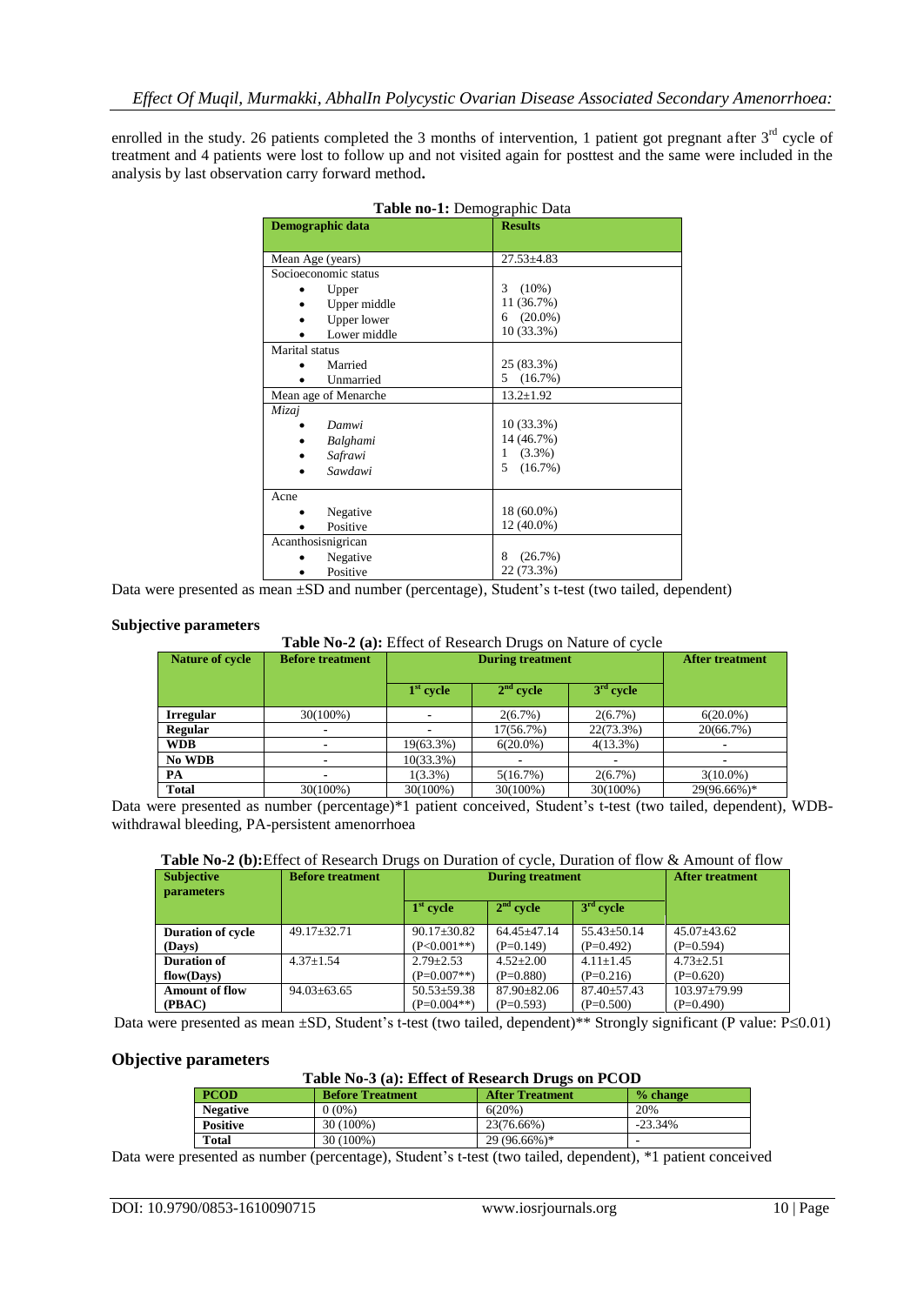| Table No-3 (b): Effect of Research Drugs on BMT & Waist Circumference |                         |                        |               |  |
|-----------------------------------------------------------------------|-------------------------|------------------------|---------------|--|
| <b>Parameters</b>                                                     | <b>Before Treatment</b> | <b>After Treatment</b> | P value       |  |
| <b>BMI</b>                                                            | $29.71 + 3.87$          | $28.89 + 3.75$         | $P < 0.001**$ |  |
| <b>Waist circumference</b>                                            | $96.10\pm 6.05$         | $95.43 \pm 6.40$       | $0.064+$      |  |

Data were presented as mean± SD, Student's t-test (two tailed, dependent) + Suggestive significance (P value:  $0.05 < P < 0.10$ ), \*\* Strongly significant (P value: P $\leq 0.01$ )

# **Table No-3 (c): Effect of Research Drugs onHirsutism**

| <b>Hirsutism (mFG score)</b> | <b>Before treatment</b> | <b>After treatment</b> | $\%$ change $\&$ P value |
|------------------------------|-------------------------|------------------------|--------------------------|
|                              | 21 (70%)                | $20(66.6\%)$           | 3.4                      |
| $\Box$ 8                     | $9(30\%)$               | $9(30\%)$              |                          |
| <b>Total</b>                 | 30 (100%)               | $29(96.6\%)*$          |                          |
| Mean $\pm SD$                | $5.93 + 3.42$           | $6.03 + 3.43$          | P > 0.05                 |

Data were presented as number percentage and mean± SD, Student's t-test (two tailed, dependent), \*1 patient conceived**,** m FG score- Modified FerrimanGallwey Score

| <b>LH/FSH</b> ratio | <b>Before Treatment</b> | <b>After Treatment</b> | % change & P value |
|---------------------|-------------------------|------------------------|--------------------|
|                     | $3(10\%)$               | $7(23.3\%)$            | 13.3               |
| $1 - 2$             | 18 (60%)                | 14 (46.6%)             | $-13.3$            |
| >2                  | $9(30\%)$               | $8(26.6\%)$            | 3.4                |
| <b>Total</b>        | 30 (100%)               | $29(96.6\%)*$          |                    |
| Mean $\pm SD$       | $1.73 \pm 0.67$         | $1.72 + 0.95$          | $0.833 -$          |

Data were presented as number percentage and mean± SD, Student's t-test (two tailed, dependent), \*1 patient conceived, (P value:  $0.01 < P \le 0.05$ )

## **Table No-3 (e): Effect of Research Drugs on Ovarian Volume**

| <b>Ovarian volume</b> | <b>Before treatment</b> | <b>After treatment</b> | <b>P</b> value |
|-----------------------|-------------------------|------------------------|----------------|
| Right ovarian volume  | $11.85 + 4.13$          | $10.80 + 3.77$         | 0.186          |
| Left ovarian volume   | $12.79 + 4.39$          | $10.66 + 4.47$         | $0.030*$       |
| Mean ovarian volume   | $12.32 + 4.26$          | $10.73 + 4.12$         | 0.07           |

Data were presented as mean± SD, Student's -test (two tailed, dependent), \*Moderately significant (P value:  $0.01 < P \leq 0.05$ )

#### **Outcome Measures**

#### **Table No-4: Effect of Research Drugs on Outcome Measures**

| <b>Outcome measures</b> | No. of patients $(n=30)$ | $\frac{0}{2}$ |
|-------------------------|--------------------------|---------------|
| Withdrawal bleeding     |                          |               |
| N <sub>0</sub><br>٠     | 11                       | 36.67%        |
| Yes                     | 19                       | 63.33%        |
| Menstrual regulation    |                          |               |
| No                      | O                        | 26.67%        |
| ves                     | 22                       | 73.33%        |

Data were presented as number (percentage), Student's t-test (two tailed, dependent)

#### **IV. Discussion**

**4.1: Main findings:** In the present study, it was observed that withdrawal bleeding was achieved in 63.33% patients, while 36.6% patients had no bleeding. Menstrual regulation was achieved in 73.33% patients, whereas 26. 66% had persistent irregular menstruation. Significant reduction in BMI and waist circumference probably may result in withdrawal bleeding and menstrual regulation which in turn improves the PCOD.

#### **4.2: Demographic data:**

Age: Majority of patients (63.3%) was in the age group of 20-30 years, Alnakash AH. *et al*<sup>8</sup> reported 59.81%. Kouseret al<sup>24</sup> reported 46.66%. Mean age of patients was 27.53±4.83, which is in accordance with the study of Dravecka<sup>25</sup> reported 29.33±4.89, 29.2±5.42, 27.6±4.96 in three groups, Elkind-Hirsch K. *et al*<sup>26</sup> reported 28.2±1.1, 27.7±1.3, 32.1±0.7 in three groups, Parveen*et al*<sup>1</sup> reported 26.70  $\pm$  5.20 and 26.60  $\pm$  5.09 in two groups, Jacob R. *et al*<sup>27</sup> reported 27±4, Yousuf R. *et al*<sup>28</sup> reported 27.66 in married and 25.46 years in unmarried patients.

**Socioeconomic status:** Maximum patients, 36.7%were from upper middle class, 33.3% from lower middle; while 20% and 10% patients were from upper lower and upper class respectively. Kouseret al<sup>24</sup> reported 53.33% patients in upper lower class, 24.4% and 22.2% in lower middle and upper middle class respectively; while Parveenet al<sup>1</sup> reported 37.5% in lower middle, 32.5% in upper lower and 27.5% in upper middle class respectively.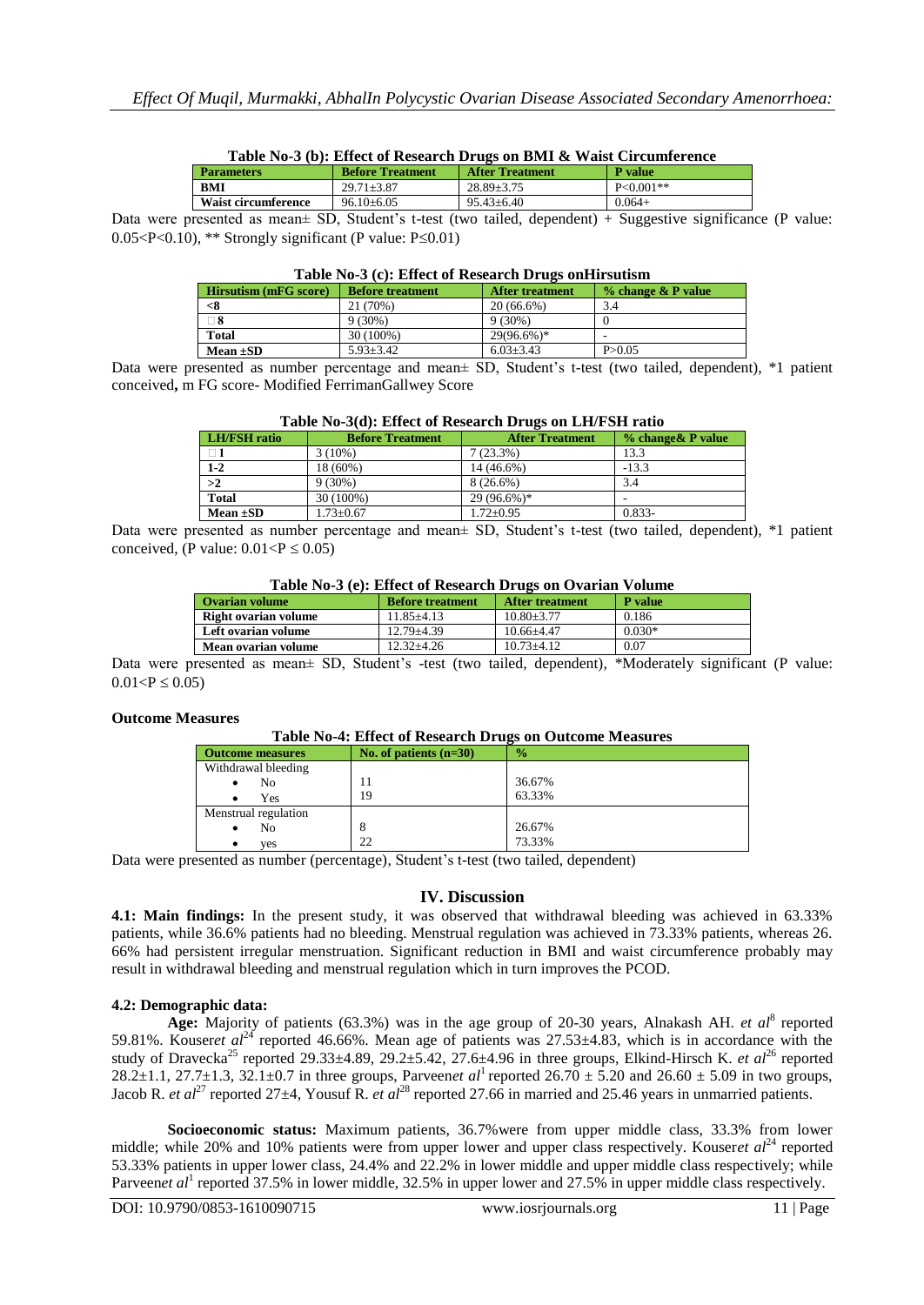**Marital status:** Maximum patients 83.3% were married, which is in consonance with the study of Bangal VB. *etal*<sup>29</sup> reported 80% patients, Alwaeely FA. *et al*<sup>30</sup> reported 90.5% and 87.8% and Parveen*et al*<sup>1</sup> reported 77.5% and 22.5% in two groups respectively.

**Age at menarche:** Mean age of menarche was 13.2±1.92 which is in conformance with the study of Parveen*et al*<sup>1</sup> reported 13.45±1.09 and 13.30±0.80, Ganie MA. *et al*<sup>31</sup> reported 12.9±1.3 and 13.0±1.2, Balikci A. *et*  $al^{32}$  reported 12.9 $\pm$ 1.0 and 13.0 $\pm$ 0.8in two groups.

*Mizaj:* Most of the patients possessed *Balghami*/phlegmatic (46.7%), followed by *Damwi/sanguineous(33.3%) Sawdawi/melancholic(16.7%) and <i>safarwi/bilious (3.3%) temperament. Kouseret al*<sup>24</sup> reported *balghami, damvi* and *sawdawi* in 71.1%, 20%, and 8.8% of patients respectively, which is consistent with the present study. Moreover, these correlates well with the theories proposed by eminent Unani physicians in pathophysiology of amenorrhoea, as it is caused by abnormal production of *balgham,* which is turn causes *zo'af-ijigar* resulting in *ihtibas-i-tams.*<sup>11-13</sup>Further, this abnormal *balghamgets* accumulated in sac to form cyst in  $overies.$ <sup>14,15</sup>

Acne: It was observed in 40% of patients which is in agreement with the study of Gharakhani M. *et al*<sup>33</sup> reported 50%, Ebrahimi F.*et al*<sup>34</sup> reported 39.4%, Astha<sup>35</sup> reported 32%.

**Acanthosisnigricans:** Majority of the patients, 73.3% had acanthosisnigricans which matched well with the study of Hud*et al*<sup>36</sup> reported 74%, Khanna VN<sup>37</sup> reported 80%. **(Table No-1)** 

#### **4.3: Subjective parameters:**

**Nature of cycle:** Before treatment, 100% patients had irregular periods, which become regular in 56.7% and 73.3% patients during 2<sup>nd</sup> and 3<sup>rd</sup> cycle of treatment respectively, and in 66.7% patients after treatment; irregular period persist in 6.7% patients in each  $2^{nd}$  and  $3^{rd}$  cycle during treatment and in 20% patients after treatment. Persistent amenorrhoea was observed in 3.3%, 16.7%, and 6.7% patients during  $1<sup>st</sup>$ ,  $2<sup>nd</sup>$  and  $3<sup>rd</sup>$  cycle of treatment respectively, and in 10% patients after treatment. Withdrawal bleeding was noted in  $63.3\%$ , 20% and 13.3% patients during 1<sup>st</sup> ,  $2<sup>nd</sup>$  and  $3<sup>rd</sup>$  cycle of treatment respectively, while 33.3% patients had no bleeding during treatment. Regularity of menstrual bleeding is consistent with the study of Qayyum B. *et al*<sup>38</sup> reported 73% patients had regular cycles and 26% had persistent irregular cycles. (**Table No-2a)**

**Duration of cycle:** Mean $\pm$ SD duration of cycle before treatment, after  $1<sup>st</sup>$ ,  $2<sup>nd</sup>$  and  $3<sup>rd</sup>$  cycle during treatment and after treatment was 49.17 $\pm$ 32.71, 90.17 $\pm$ 30.82, 64.45 $\pm$ 47.14, 55.43 $\pm$ 50.14, and 45.07 $\pm$ 43.62  $(p<0.001)$  respectively. Duration of cycle was significantly increased in 1<sup>st</sup> cycle of treatment, and then decreases in subsequent cycles during treatment as well as after treatment.

**Duration of flow:** Mean $\pm$ SD of duration of flow before treatment, after  $1<sup>st</sup>$ ,  $2<sup>nd</sup>$  and  $3<sup>rd</sup>$  cycle during treatment and after treatment was  $4.37\pm1.54$ ,  $2.79\pm2.53$ ,  $4.52\pm2.00$ ,  $4.11\pm1.45$  and  $4.73\pm2.51$  respectively. Duration of flow was significantly decreased in  $1<sup>st</sup>$  cycle of treatment (p=0.007), and then remain same in subsequent cycles during treatment as well as after treatment.

Amount of flow: Mean±SD of amount of flow before treatment, after 1<sup>st</sup>, 2<sup>nd</sup> and 3<sup>rd</sup> cycle during treatment and after treatment was  $94.03\pm63.65$ ,  $50.53\pm59.38$ ,  $87.90\pm82.06$ ,  $87.40\pm57.43$ ,  $103.97\pm79.99$ respectively. Amount of flow was significantly decreased in  $1<sup>st</sup>$  cycle of treatment (p=0.004), and then remains static in subsequent cycles during treatment as well as after treatment. **(Table No-2b)**

# **4.4: Objective parameters:**

PCOD: On ultrasonography of pelvis, 100% patients had PCOD at base line which persist in 76.66% patients after treatment with a percentage change of 23.34%; while, 20% patients had no PCOD after treatment. **(Table No-3a)**

**BMI:** Mean $\pm$ SD of BMI before and after treatment was  $29.71\pm3.87$ , and  $28.89\pm3.75$ , respectively with P<0.001. Highly significant change in BMI was observed during the study. These findings are compatible with the study of Awalekar J.*et al* <sup>39</sup> reported reduction from 29.58±3.34 to 27.04±3.33 in 3 months, Nemati M. *et al*<sup>40</sup> reported reduction from 29.53±2.75 to 28.34±2.5 in 3 months, Nazari T. *et al*<sup>41</sup> reported reduction from 27.5±4.4 to 26.6±4.1 in 6 months. Israni Da *et al*<sup>42</sup> reported reduction from 26.4±1.08 to 24.85±2.74, 19.16±0.72 to 18.85±0.74 in 3 months treatment in obese and non-obese PCOS patients.

**Waist circumference:** Mean±SD of waist circumference before and after treatment was 96.10±6.05 and  $95.43\pm6.40$  respectively with P = 0.064+ considered of suggestive significance, which is in conformance with the study of Tang T. *et al*<sup>43</sup> reported change in from  $111.9\pm13.7$  to  $108.8\pm18.2$  in 6 months, Nazari T. *et al*<sup>41</sup> reported change from 85.6±13.3 to 84±12.5 in 6 months, This effect is ascribed to antihyperlipidemic, hypoglycemic and insulin sensitizing activities of research drugs.<sup>17,20,21</sup> (Table No-3b)

**Hirsutism:** mFG score ≥ 8 was reported in 30% patients before treatment which persist in same number of patients even after treatment. Mean $\pm$ SD of mFG score of hirsutism, before and after treatment was 5.93 $\pm$ 3.42 and 6.03±3.43 respectively. (P>0.05) No significant change in mFG score was observed during the trial probably due to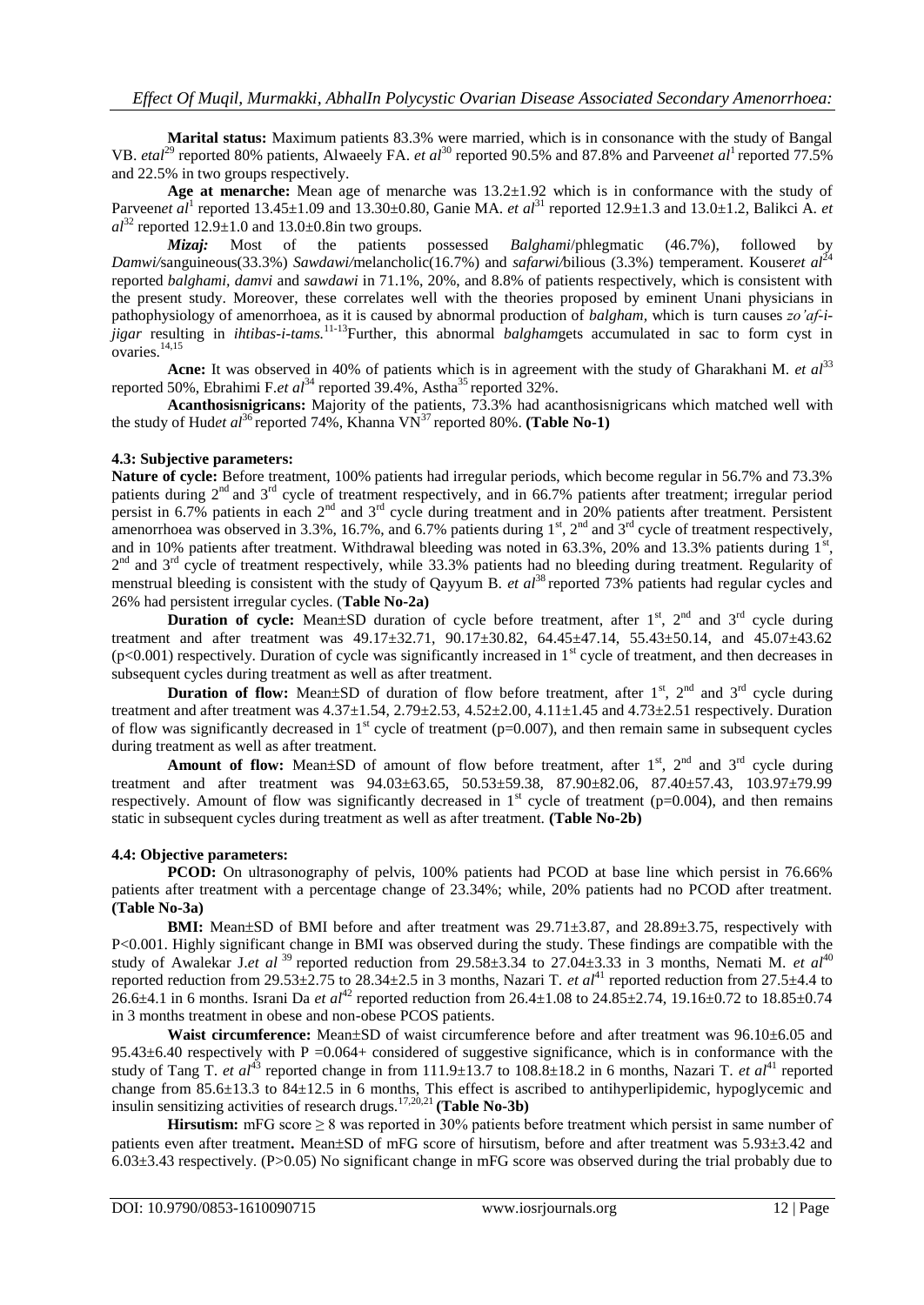short duration of intervention as minimum 6 months of treatment is required for hirsutism to disappear.<sup>3</sup> (Table No-**3c)**

**Sr. LH/FSH ratio:** Before treatment, 10% patients had LH/FSH ratio ≤1 which improved in 23.3% patients after treatment with a percentage change of 13%; 60% patients had LH/FSH ratio between 1-2 which lowers in 46.6% patients after treatment with a percentage change of -13%, while 30% patients had LH/FSH ratio >2which persist in 26.6% patients after treatment with a percentage change of 3.4%, Mean±SD of LH/FSH ratio before and after treatment was 1.73±0.67, and 1.72±0.95 respectively with P= 0.833. No significant difference in LH/FSH ratio was observed during the study. **(Table No-3d)**

**Ovarian volume:** Mean $\pm$ SD of right ovarian volume before and after treatment was 11.85 $\pm$ 4.13 and  $10.80\pm3.77$  with P=0.186 (NS). Mean $\pm$ SD of left ovarian volume before and after treatment was 12.79 $\pm$ 4.39 and 10.66±4.47 respectively with P=0.030\*, considered moderately significant. Mean ovarian volume before and after treatment was 12.32±4.26 and 10.73±4.12 with P=0.07 (NS). **(Table No-3e)**

**4.5: Safety profile:** Research drugs was proved to be safe as safety parameters were within normal limits except alkaline phosphatase in which significant change  $(P=0.016)$  was observed during the study period and no serious adverse event was reported during the trial.

#### **4.6: Outcome measures:**

**Primary outcome measure:** Withdrawal bleeding was achieved in 63.33% patients. Kouseret  $al^{24}$ reported 62%, Parveen*et al*<sup>1</sup> reported75.0% and 50.0% in two groups, Mokaberinejad R. *et al*<sup>5</sup> reported 68.3%, Yavari M. *et al*<sup>44</sup> reported 72%, Yavari M. *et al*<sup>45</sup>reported 85%. The result of present study matched with the above studies.

**Secondary outcome measure:** Menstrual regulation was achieved in 73.33% patients. Tariq N. *et*   $aI^{46}$ reported 80% (in 6 months), Athar KSM. *et al*<sup>47</sup> reported 66.7%, Nazari T.*et al*<sup>41</sup> reported 67%, Dravecka*et al*<sup>25</sup> reported 77.8%, 80%, 90% improvement in menstrual cycle in three groups in 6 months. The result of present study is consistent with most of the above studies. **(Table No-4)**

**4.7: Strength of the study:** The present study is first of its kind where the cause of secondary amenorrhoea was specified and assessment of withdrawal bleeding and menstrual regulation was determined using *Muqil, Murmakki, Abhal* in women with PCOD.

**4.8: Limitation of the study:** Small number of participants, short duration of treatment, short period of follow up, using fixed dose of research drugs, Serum Insulin, SHBG, Serum DHEA and total testosterone was not done during the study.

**4.9: Future Recommendation:** Future trial is directed with use of prescribed dosage of research drugs on large number of participants for longer duration with long term follow up for better therapeutic outcome.Further, research is recommended to compare the therapeutic effect of research drugs either with hormonal treatments or life style modification on large sample size atleast for six months.

# **V. Conclusion**

The present study showed that, the oral administration of *Muqil, Murmakki, Abhal*induced withdrawal bleeding in maximum patients (63.33%) of PCOD associated secondary amenorrhoea in first treatment cycle and menstrual regulation (73.33%) in subsequent cycles of treatment.Significant reduction in BMI and waist circumference probably may result in withdrawal bleeding and menstrual regulation which in turn improves the PCOD in 20% patients. This change may also be credited to *mufattih-i-sudad*(de-obstruent),*mulattif-i-khun* (antithrombotic)*muharrik,* (stimulant),*qawimudirr-i-hayd* (strong emmenogogue)and *muqawwi-i-jigar*(liver tonic) properties of research drugs *(Muqil, Murmakki, Abhal).* Moreover, research drugs contain steroids and flavonoids, *Mur* contains phytosterol, saponins, terpenoids, lignans, phenolic compounds etc while, *Abhal*contains glycosoids and alkaloids as well, which exert hormone like action in the body and probably may help in withdrawal bleeding and menstrual regulation. Hence, it can be inferred that research drugs may be an effective therapeutic option in patients with PCOD associated secondary amenorrhoea as it has significant effect in inducing withdrawal bleeding and menstrual cycle regulation which in turn improves PCOD. Hence, it can be used as an alternative in its management.

#### **VI. Acknowledgement**

Authors are grateful to Prof. M.A. Siddiqui, Director, NIUM for providing facilities to carry out the research work andDr. K. P. Suresh, Biostatistician and Scientist, NIVEDI for statistical analysis.

# **VII. Conflict of interest**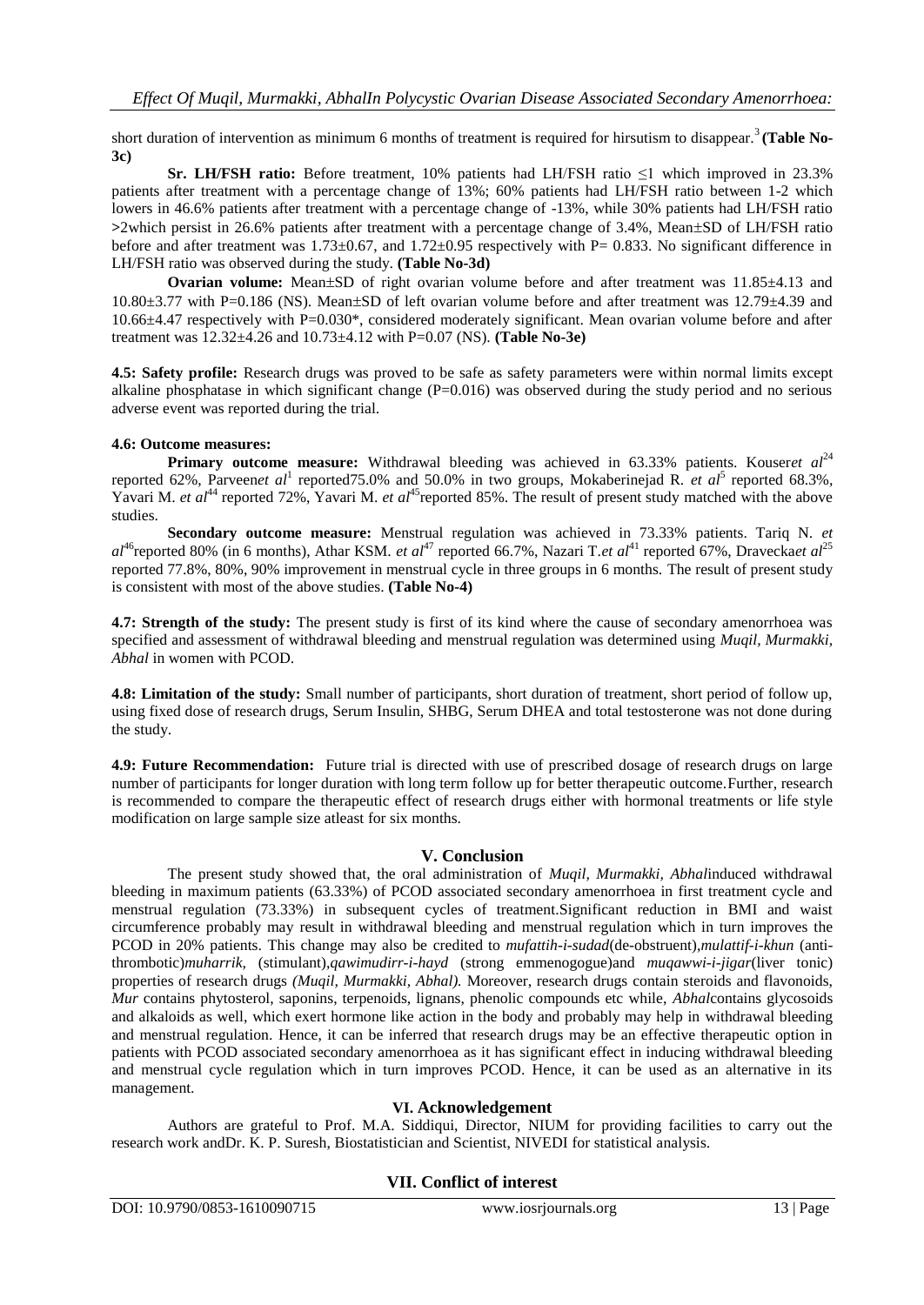Authors declared that there is no conflict of interest.

#### **References**

- [1]. Parveen R, Shameem I. Effect of wet cupping in the management of secondary amenorrhoea. STM Journal; A Journal of Unani, Siddha, Homeopathy 2014; 1(1):12-19.
- [2]. Beiber EJ, Sanfillip JS, Horowitz IR. Philadelphia. Clinical Gynaecology. Churchill Livingstone Elsevier; 2006: 815-29.
- [3]. Schorge JO, Schaffer JI, Halvorson LM, Hoffman BL, Bradshaw KD, Cunningum FG. Williams Gynaecology. 1st ed. China: McGraw Hill companies; 2008:105-33,365-80,383-99.
- [4]. Current evaluation of amenorrhoea. The Practice Committee of the American Society for Reproductive Medicine. WHO Guidelines 2006: Bermingham, Alama; 86(4): S148-55.
- [5]. Mokaberinejad R, Zafarghandi N, Bioos S, Dabaghian FH, Naseri M, Kamalinejad M. *Menthalongifolia*syrup in secondary amenorrhoea: A double-blind, placebo-controlled, randomized trials. DARU journal of Pharmaceutical Sciences 2012; 20(97): 1-8.
- [6]. Long-term consequences of Polycystic ovary syndrome. Green Top Guidelines No.33. Royal College of Obstetricians and Gynaecologists; 2014 Nov: 1-15.
- [7]. Conway G. *et al*. The polycystic ovary syndrome: a position statement from the European Society of Endocrinology. European Journal of Endocrinology 2014; 171:1-29.
- [8]. Alnakash AH, Al-Tae'e NK. Polycystic ovarian syndrome: the correlation between the LH/FSH ratio and disease manifestations. Middle East Fertility Society Journal 2007; 12 (1):35-40.
- [9]. Farshchi H, Rane, Love, Kennedy RL. Diet and nutrition in polycystic ovary syndrome (PCOS): Pointers for Nutritional Management. Journal of Obstetrics and Gynaecology 2007 Nov; 27(8): 762 -73.
- [10]. Kort DH, Lobo RA. Preliminary evidence that cinnamon improves menstrual cyclicity in women with polycystic ovary syndrome: a randomized controlled trial. American Journal of Obstetrics &Gynaecology 2014 Nov; 487: e1-6.
- [11]. Razi ABZ. Al-HawiFilTib. Vol IX. New Delhi: CCRUM; 2001: 151-68.
- [12]. Sina I. Al-QannonFilTib (Urdu translation by Kantoori GH). Vol III. New Delhi: IdaraeKitabulShifa; 2003:1095-98.
- [13]. Khan A. Al-Akseer (Urdu translation by Kabeeruddin). Vol II. New Delhi: Ejaz publishing house; 2003:1356-64.
- Firdose KF, Shameem I. An approach to the management of poly cystic ovarian disease in Unani system of medicine: A review. International Journal of Applied Research 2016 May; 2(6):585-90.
- [15]. Kermani BDNI. KulliyateNafisi (Urdu translation by Kabeeruddin) Vol I. New Delhi: IdaraeKitabulShifa;YNM: 269-70.
- [16]. Arentz S, Abboth JA, Smith CA, Bensoussan A. Herbal medicine for the management of polycystic ovary syndrome (PCOS) and associated oligo/amenorrhoea and hyperandrogenism; a review of the laboratory evidence for effects with corroborative clinical findings. BMC Complementary and Alternative Medicine. The official Journal of the International Society for Complementary Medicine Research (ISCMR) 2014; 14(511):1-19.
- [17]. Ghani N. KhazainulAdvia. New Delhi: IdaraeKitabulShifa; 2010:202-3, 206-7, 226,293.
- Anonymous. The Wealth of India. Vol. II. New Delhi: CSIR; 2003:162-63.
- [19]. Anonymous. The Wealth of India. Vol. IV. New Delhi: CSIR; 2003: 7.
- [20]. Ramesh B et al. Effect of *Commiphoramukul* gum resin on hepatic and renal marker enzymes, lipid peroxidation and antioxidants status in pancreas and heart in fructose fed insulin resistant rats. Beni-Suef University Journal of Basic and Applied Sciences 2015; 4:269-78.
- [21]. Helal EGE, Mahmoud A, El-Badawy EE, Kahwash AA. Effect of *Commiphoramyrrha* extract on some physiological parameters and histological changes in diabetic albino rats. The Egyptian Journal of Hospital Medicine 2005 Sep; 20:148–62.
- [22]. Elmastas M, Gulcin I, Beydemir S, Kufrevioglu OI, Aboul-Enein HY. A Study on the *in vitro* Antioxidant Activity of Juniper (*Juniperuscommunis* L.) Fruit Extracts. Analytical Letters 2006 Sep; 39: 47- 65.
- [23]. Dubey D, Prashant K, Jain SK. *in-vitro* antioxidant activity of the ethyl acetate extract of gum guggul (*Commiphoramukul*) Biological Forum-An International Journal 2009; 1(1):32-35.
- [24]. Firdose KF, Begum W, Shameem I. Clinical evaluation of Qillate tams & its management with Unani formulation. International Research Journal of Medical sciences 2013 Dec; 1(11):1-8.
- [25]. Dravecka I, Figurova J, Javorsky M, Petrikova, M, Vaľkova, Lazurova M. The Effect of Alfacalcidiol and Metformin on Phenotype Manifestations in Women with Polycystic Ovary Syndrome- a Preliminary Study. Physiol. Res 2016 March; 65: 815-22.
- [26]. Elkind-Hirsch K, Marrioneaux O, Bhushan M, Vernor D, Bhushan R. Comparison of Single and Combined Treatment with Exenatide and Metformin on Menstrual Cyclicity in Overweight Women with Polycystic Ovary Syndrome. Journal of Clinical Endocrinology & Metabolism 2008 July; 93(7):2670-78.
- [27]. Jacob R, Jude ALC, Chandrasekhar R, Sasika K. Prevalence of Acne among women with Poly Cystic Ovarian Syndrome –a clinical study Scrutiny. International Research Journal of Health and Medical Science 2014; 1(1):7-13.
- [28]. Yousouf R, Khan M, Kounsar Z, Ahangar S, Lone WA.Polycystic Ovarian Syndrome: Clinical Correlation with Biochemical Status. Surgical Science 2012 April; 3:245-48.
- [29]. Bangal VB, Pushpanjali S, Kanika G, Denita F, Shravani C. Clinical Profile and Outcome of PCOS in Rural Population. Scholars Journal of Applied Medical Sciences (SJAMS) 2014; 2(4E):1465-68.
- [30]. Alwaeely FA, Ajlaan SK, Al-assadi AF, Nsaif EM. The prevalence of metabolic syndrome in patients with polycystic ovary syndrome. Thi-Qar Medical Journal (TQMJ) 2011; 5(3):94-102.
- [31]. Ganie MA, Khurana ML, Eunice M, Gulati M, Dwivedi SN. Ammini. AC. Comparison of Efficacy of Spironolactone in the Management of Polycystic Ovary Syndrome: An Open-Labeled Study. Journal of Clinical Endocrinology & Metabolism 2004 July; 89(6):2756–62.
- [32]. Balikci A. *et al.*Depression, Anxiety, and Anger in Patients with Polycystic Ovary Syndrome. Archives of Neuropsychiatry 2013 March; 51:328-33.
- [33]. Gharakhani M, Neghab N, Farimani M. Is Reducing Ovarian Volume in Polycystic Ovarian Syndrome Patients after Administration of Metformin Associated with Improving Cardiovascular Risk Factors. International Journal of Fertility and Sterility 2011 Jul-Sep; 5(2):90-95.
- [34]. Ebrahimi F, Enjezab B. Quality of life, general health status and related factors in women of polycystic ovary syndrome in Yazd (IRAN). International Journal of Medical Research & Health Sciences 2016; 5(7S):91-97.
- [35]. Dudhat A. Laparoscopic Ovarian Drilling and its Outcome. International Journal of Collaborative Research on Internal Medicine & Public Health 2012; 4(12):2075-83.
- [36]. Hud JA, Cohen JB, Wagner JM. Prevalence and significance of Acanthosisnigricans in an adult obese population. Arch Dermatol 1992; 128:941-44.